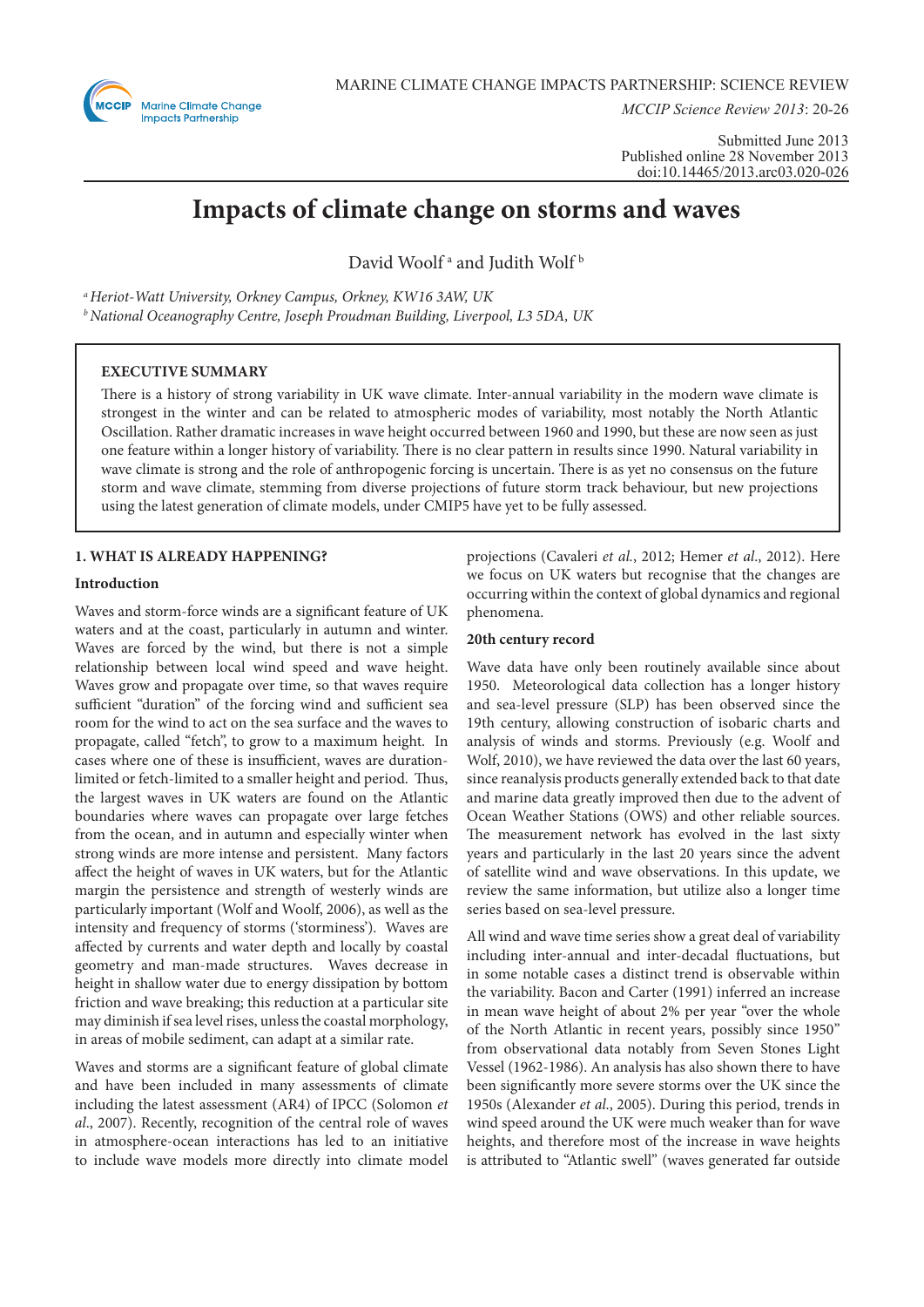of UK waters but propagating here from the ocean) rather than locally-generated "wind sea". This may be enhanced by an increase in 'persistence' of westerly winds.

Recently a new reanalysis of the whole 20th century has become available (Compo *et al*., 2011) and Wang *et al*. (2012) have produced a reconstruction of the North Atlantic wave heights from 1871-2010, based on the 56-member ensemble of SLP analyses. The SLP data set in the North Atlantic was found to be homogeneous since 1871. A statistical model of the relationship between SLP and wave height, Hs, was calibrated and validated against the ERA-Interim reanalysis from 1981-2010. The reconstruction has been used to examine trends and their significance over the 140-year period. Trends in the reconstructed annual mean and maximum Hs are found to be consistent with those derived from the ERA40 reanalysis. The Hs trend patterns generally feature increases in the north-east North Atlantic with decreases in the mid-latitudes; but there are seasonal variations. The main features of the patterns of trends over the last half century or so are also seen in the period (1871– 2010), but the trend magnitudes are much greater in the last half century than over the whole 140 years.

For the UK, the behaviour of the northern hemisphere storm track is very significant. Variation in the storm track can be usefully described in terms of atmospheric modes, particularly the Northern Annular Mode (NAM) or the North Atlantic Oscillation (NAO). The NAM describes much of the variation of the northern hemisphere storm track The NAO can be thought of as describing the behaviour of NAM specifically in the Atlantic sector (the NAO index is a measure of a mean atmospheric pressure difference, Azores (or Gibraltar) – Iceland, e.g. Jones *et al*. (1997). Inter-annual variability in monthly mean wave heights is large, particularly from December to March, the months primarily associated with the NAO. Wave heights in the North-East Atlantic and northern North Sea are known (from analysis of *in situ* data, satellite data and model reconstructions) to respond strongly and consistently to the NAO (e.g. Woolf *et al*., 2002, 2003).

Weisse *et al*. (2005: Figure 8) also show that, according to reanalysis data, the leading pattern of varying storms is highly correlated to a sea-level pressure pattern resembling that associated with the NAO. Observed storm counts over the North Sea (Weisse *et al*., 2005; Figures 2 and 3) exhibit much inter-annual variation and evidence of an upward trend between 1960 and 1990. Gale-day frequency over the last few decades at west Scotland sites is significantly correlated to NAO, with greater frequency in NAO-positive winters associated with an increased frequency of easterly tracking depressions across the region (Coll *et al.*, 2005; Coll, 2007). Similarly, an analysis of wind direction and strength together, indicates that the occurrence of strong south westerly winds at sites around the Scottish coast are closely linked to the behaviour of the NAO (Corbel *et al*., 2007). Thus, many of the changes over the last 50 years can be understood in terms of the behaviour of the NAO. The strong trend in the NAO from the 1960s to early 1990s (towards stormier conditions) is apparently unique in its history, but it is controversial as to whether this is a response to greenhouse gas forcing (Osborn, 2004).

There are likely to be many factors affecting the atmospheric circulation in general and more specifically the North Atlantic storm track and the phase of the NAO. (See for example, Seierstad and Bader, 2009, for one of many discussions). It is almost impossible to "unpick" these many influences from the historical record. Two influences that have come to the fore in recent years are worth mentioning, nonetheless: Arctic sea ice (e.g. Budikova, 2009; Seierstad and Bader, 2009) and stratospheric forcing (e.g. Scaife *et al*., 2005; Kunz *et al*., 2009). The warming of the Arctic may be related to a reduction in the latitudinal gradient of sea-level pressure (typically leading to lower, or negative, NAO Index) and thus weaker storm systems. Thus, it is plausible that the retreat of Arctic sea ice in the last two decades is a significant factor in halting the upward trend in storminess and the more frequent occurrence of NAO-negative winters.

The earlier trend in wave height did not continue in the 1990s. So far, a clear trend has not emerged for the more recent period, though there has been much variability and the occasional intense storm.

A hindcast study for storms, surges and waves in the Irish Sea (1996-2007) by Brown *et al*. (2010a, b, c) has shown that the largest surges at Liverpool are generally driven by winds from the south to the west while the largest waves are forced by winds from the west to the north-west. The worst storm conditions in Liverpool Bay result under southwesterly wind conditions that veer to the west. The number of low level surge events increased in the study area over this decade, although it is too short to determine any long-term trends in the wave and surge levels.

Further analysis and comparison of observed and model waves for Liverpool Bay (Wolf *et al*., 2011) showed more evidence for interdecadal variability of the wave climate and a weak correlation with the NAO.

Evidence for a substantial change in the incidence of high winds is generally weak. Evidence for recent substantial changes in wave climate is more compelling and can be summarised as follows:

• Wave heights in winter (when they are largest) increased through the 1970s and 1980s, as shown by data: in the North-East Atlantic (significant increase between the 1960s and early 1990s); in the North Sea (increase from 1973 to the mid 1990s); at Seven Stones off Land's End (increase of about 0.02 m/yr over 25 years to 1988). However, recent trends are not clear and may depend on region; some series appear to show a decrease. Year-to-year and inter-decadal variability is such that there is no clear longer-term trend.

• Winter wave heights correlate significantly with the North Atlantic Oscillation Index and other measures of the strength of westerly winds at UK latitudes, in the west and the Irish Sea; the correlation is particularly strong in the north-west.

• A new reanalysis from 1871-2010 shows a positive trend in wave heights in the North-East Atlantic but less than that which occurred from 1960-1995.

• In very shallow waters (e.g. near coasts) trends are reduced; wave heights are limited by water depth (as waves break);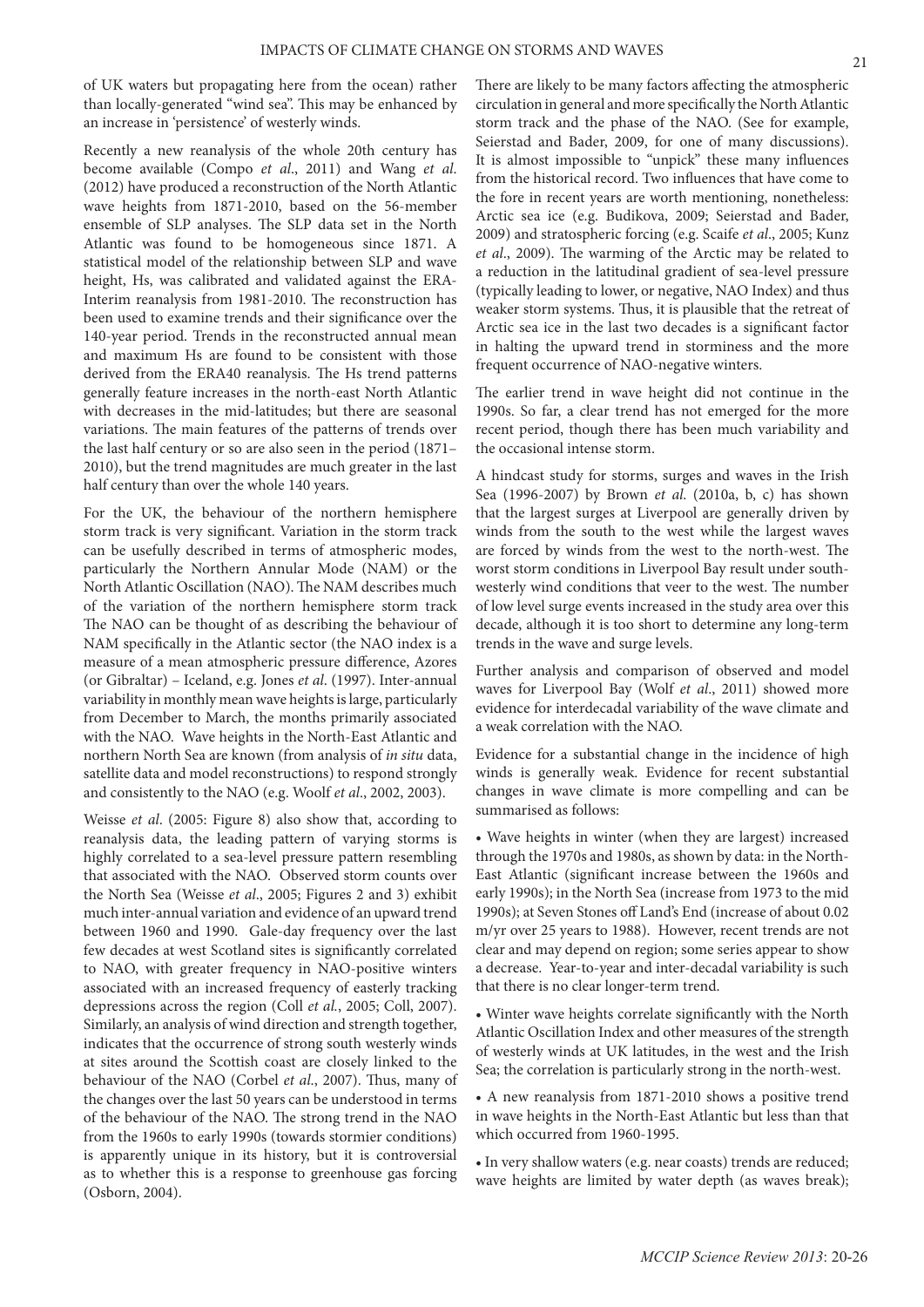however, if sea levels (raised by climate change) increase depths, then larger waves may approach the shore.

## **Summary of new evidence**

Some new information from hindcast and reanalysis studies has been obtained since the last review (Woolf and Wolf, 2010). We have now incorporated evidence from a longer time scale. There is evidence for an increase in wave height for the NE Atlantic over the whole 20th century although a stronger increase occurred over the period 1958-2001.

## **2. WHAT COULD HAPPEN?**

## **GCMs and RCMs**

The ability of climate models to project changes in waves and storminess around the UK depends on their ability to project changes in the storm track for instance as shifts in indices of NAM or NAO. The simulation of the historical storm track, cyclone activity and the modes of variability by climate models has been reviewed within the IPCC AR4 process by Randall *et al*. (2007). Most models reproduce a reasonably satisfactory storm track but there are discrepancies in position and intensity. HadCM3 is relatively successful in reproducing the correct position of the storm track near the UK (Murphy *et al*., 2009). Modes of variability like the NAO do occur spontaneously in climate models but the recent strongly positive phase of NAO is not generally reproduced. Multi-decadal variations are generally weak in simulations and the recent strong trend is not reproduced by the models solely under external forcing. Future climate change has been projected by GCMs using SRES scenarios (a set of emission scenarios for 21st century climate produced and documented in the Special Report on Emission Scenarios; Nakićenović and Swart, 2000) with different global climate models (GCMs) in the World Climate Research Programme (WCRP) Climate Model Intercomparison Project (CMIP). The version used for IPCC AR4 was CMIP3.

The projection of the behaviour of NAM, NAO and other modes in climate models has been reviewed within the IPCC process by Meehl *et al*. (2007). Many GCMs suggest a general trend towards a positive NAO in the 21st century (e.g. Terray *et al*., 2004; Kuzmina *et al*., 2005) with anthropogenic forcing. If so, and if the link with storminess is maintained, worsening wind and wave conditions in the winter-time in western and northern UK waters are inevitable (Wang *et al*., 2004; Tsimplis *et al*., 2005; Wolf and Woolf, 2006). However, alternative analyses primarily based on Regional Climate Models (RCMs) suggest different and mostly weaker changes in winds and storminess (e.g. Hulme *et al*., 2002; Hanson *et al*., 2004; Lozano *et al*., 2004; Barnett *et al*., 2006; Leckebusch *et al*., 2006).

New work is being done for the next IPCC report, AR5, using somewhat updated GCMs, e.g. including a better representation of the stratosphere (Gerber *et al*., 2012) and choosing a different approach to greenhouse gas (GHG) forcing called Representative Concentration Pathways (RCPs), in CMIP5. There are four RCPs, each defined in terms of its radiative forcing in the year 2100 and direction of change (van Vuuren *et al*., 2011). There are not yet any

regional climate model runs with the new RCPs, however, some early assessment of changes in global wave climate due to new GCM results are shown, e.g. using RCP8.5 and RCP4.5 (representing 8.5 and 4.5 W m−2 respectively – high and intermediate levels) in the EC-Earth model and modelling resulting waves by Dobrynin *et al*. (2012). Both scenarios indicate a future increase of wind speed and wave height in the Arctic and Southern Ocean and a decrease in the Pacific Ocean. In the North Atlantic there is a change of sign from currently positive to negative trends in the 21st century. However, these are very preliminary results with a single model.

The representation of changing North Atlantic sea surface temperatures and Arctic sea ice (Deser *et al*., 2007) may also be important to the prognostic ability of climate models. There is a dynamical argument that Arctic warming and weakening of latitudinal temperature gradients may lead to a weakening of the storm track and its displacement southward. On the other hand, the retreat of sea ice necessarily increases the fetch of waves from the Arctic sector. Thus, the north and west of Scotland might suffer greater exposure to some storms.

Downscaling from global to regional climate change projections is vital for the study of meaningful local impacts (Wolf *et al*., 2012). Downscaling, in a climate modelling sense, is generally taken to refer to the generation of locally relevant data from the output of Global Circulation Models (GCMs). The aim is to use global scale projections, using accepted greenhouse gas emissions scenarios to generate regionally specific and useful forecasts, with increased spatial and temporal resolution, and including processes that are not resolved in a coarser model, if possible. Downscaling can be done in several ways (i) using process models, (ii) using empirical/statistical relationships, and (iii) hybrid methods e.g. using pattern recognition. Nesting a regional climate model (RCM) into an existing GCM is an example of the first method, termed dynamical downscaling. An RCM is a dynamic model, like a GCM, but it can give higher resolution results. At the large scale it is essentially driven by the GCM, but it uses its own physics-based equations to resolve local effects. Downscaling can also be done using statistical regression, at various levels of complexity. This aims to capture the essential relationships between the global model and local variables.

Some recent impact studies for the UK, based on CMIP3 outputs from the HadCM3 model projections, using the UKCP09 offshore waves (Lowe *et al*., 2009) have been carried out for the eastern Irish Sea (Brown *et al*., 2011) and north Norfolk (Chini *et al*., 2010a, b). In both cases these areas were projected to have small/not significant changes in offshore wave height but in the latter case changes in wave directions may be important in terms of changes in coastal morphology. There is some suggestion of a change in frequency and intensity of storms. For example in the case of the Irish Sea, although there is a slight increase in the severity of the most extreme events, the frequency of extreme wind and wave events is slightly reduced. For the Norfolk coast it is shown, that wave statistics are sensitive to the trend in sea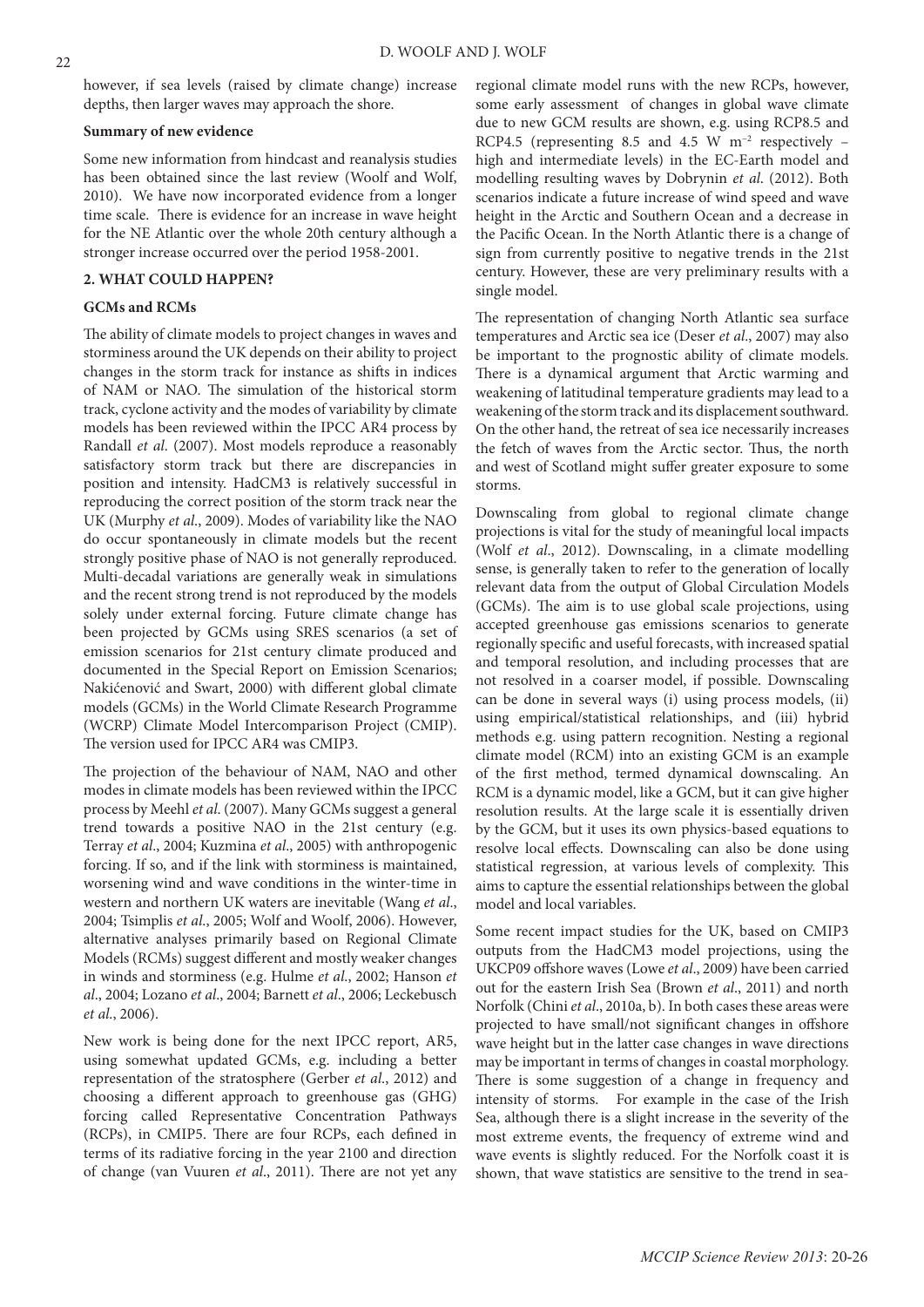level rise, and that the climate change scenario leads to a significant increase of extreme wave heights in the northern part of the domain. For nearshore points, the increase of the mean sea level alters not only extreme wave heights but also the frequency of occurrence of extreme wave conditions. Increasingly, impact studies in shallow coastal areas are being done with coupled models of waves with water levels and currents (Brown *et al*., 2010b, 2011; Bolaños *et al*., 2011).

#### **Summary on future projections**

Climate change may affect storminess, storm tracks and hence winds and wave heights. Future projections in UK waters are very sensitive to climate model projections for the North Atlantic storm track, which remains an area of considerable uncertainty. Some older results, including those featured in IPCC AR4 (Meehl *et al*., 2007; Solomon *et al*., 2007) are contradicted by UKCP09 and specifically by HadCM3. Most members of the HadCM3 ensemble project a slight weakening and southward displacement of the storm track over the UK and projected changes in storminess and waves follow from this large-scale change. The basic dynamics of shifts in the strength and path of the midlatitude storm track are uncertain, so that it is unclear which, if any, climate model is capable of satisfactory projections. Murphy *et al*. (2009) present some reasons for optimism that HadCM3 (and thus UKCP09) can make useful projections of the behaviour of the storm track.

New results from the CMIP5 have yet to be fully assessed especially in terms of downscaling through RCMs.

## **3. KNOWLEDGE GAPS**

a. The basic dynamics of shifts in the strength and path of the mid-latitude storm track are still uncertain, so that it is unclear which if any climate model is capable of satisfactory projections. There is most uncertainty about the storm tracks in the NE Atlantic.

b. Predictions are only useful to coastal managers where they can be localized at least to the scale of the "Charting Progress" regions. A global climate model produces a useful large-scale projection, but some uncertainty remains as to the most appropriate methods for downscaling those projections to a useful scale. Both RCM and and statistical downscaling based on projected general structural changes in the atmosphere (e.g. intensity and position of storm track) are being used. Further assessment of this work is continuing.

c. Waves at the coast can have a large impact. Calculation of this impact depends on good resolution of near-shore bathymetry and may be quite sensitive to small changes in offshore wave conditions, especially wave direction and period, which may not be well-resolved in the regional scale model, thus the details of future wave impacts at the coast continue to remain uncertain.

#### **4. SOCIO-ECONOMIC IMPACTS**

#### **Waves affect**

• Marine Operations (e.g. transport, fishing, offshore industry). The highest waves are a danger to both fixed

platforms (e.g. oil rigs) and shipping and their estimation is essential to safe design.

• Coastal Communities. Waves on their own or (more often) in combination with strong winds, high tides and/or sea surges can cause coastal erosion and damage to infrastructure. Breaches of defences can lead to major flooding incidents.

• Marine Renewable Energy. Waves are of direct interest as a potential source of sustainable energy, but also large winds and high winds are a significant risk factor in the development of offshore wind and tidal energy.

• Marine Ecology. Waves influence stratification and thus the distribution of nutrients, plankton and pelagic ecology. Long waves can affect the sea bed even in shelf water of 200m, inducing currents and stirring up sediment, thus influencing near-shore and benthic habitats. Wave exposure has been identified as a major determining factor of some marine habitats (e.g. Burrows, 2012).

#### **"Concerned groups" include:**

(1) Those interested in coastal protection, particularly regarding the combined effect of sea-level rise and changes in storm surges and waves on the threat of inundation. An example would be the Western Isles of Scotland where a storm in January 2005 caused loss of life, extensive inundation and damage, due to inundation. There residents, the local council (CnES), Scottish Natural Heritage and other bodies are considering the appropriate response. One of the authors is peripherally evolved through "Coast Adapt", http:// www.hebridesnews.co.uk/coast\_adapt\_cnes\_sept09.html. The east coast of UK, notably the "soft cliffs" of East Anglia and Yorkshire is considered to be particularly vulnerable. The coastline of East Anglia has been relatively well studied (Leake *et al*., 2008).

(2) Offshore Industry: As evidenced by the OGP/JCOMM/ WCRP Workshop on "Climate Change and the Offshore Industry", 27-29 May 2008.WMO Headquarters, Geneva, Switzerland. Useful projections for the North Sea would be valued.

(3) Marine Renewable Industry. A recent PhD project at University of Edinburgh (student: Lucy Cradden; Supervisor: Gareth Harrison) has looked at projections with respect to onshore wind and there are clearly implications also for marine renewables.

(4) There is awareness, among intertidal and benthic ecologists, that changing wave exposure is a factor in changing species distributions, but in practice it may be very difficult to disentangle this influence from the effects of changing temperature and sea level.

#### **5. CONFIDENCE ASSESSMENTS**

#### **What is already happening?**

There are many data at least for the historical period and we know of no substantial contradictions in those data. Model hindcasts (forced by reanalysis data) are in close agreement to direct observations of waves. In these respects, the confidence is high, but dynamic models are unable to reproduce the past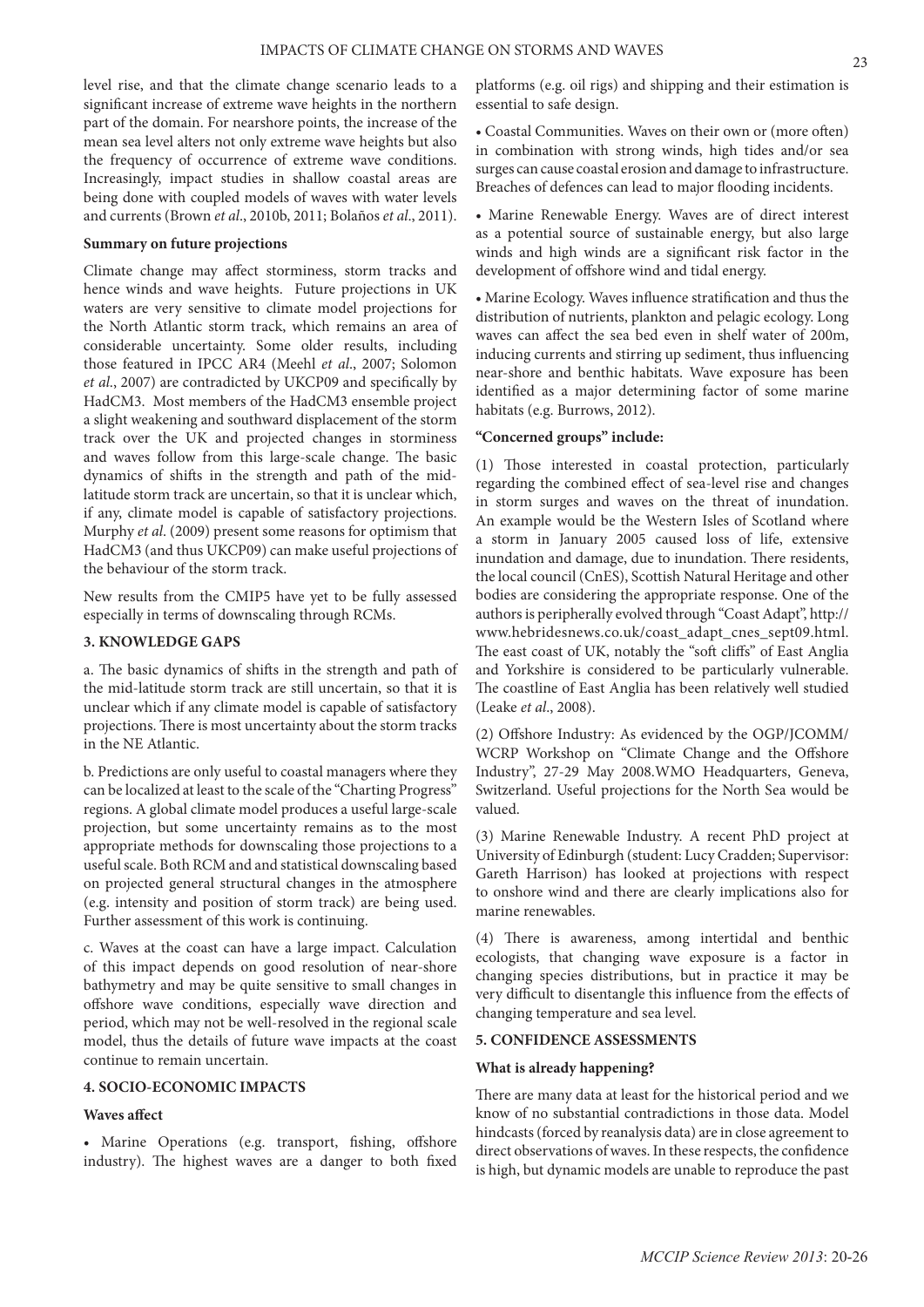behaviour of the storm track. Modes of variability occur spontaneously in climate models mimicking the general behaviour of observed modes, but the specific time history of observed modes has not been explained (but may simply be random). It is questionable whether the full dynamics of the storm track is adequately represented in current models.

We have accumulated some new evidence since 2010, especially due to a new 20th century reanalysis. This has not contradicted the original evidence, but it does re-emphasise the conclusions that multi-decadal variability is important.

#### **What could happen?**

Further evidence is accumulating from more and better modelling and projections. The new version of the climate model intercomparison project (CMIP5) has yet to be fully assessed and fed through to RCMs and regional wave models and impacts studies.

## **CITATION**



Please cite this document as:

Woolf, D. and Wolf, J. (2013) Impacts of climate change on storms and waves, *MCCIP Science Review 2013*, 20-26, doi:10.14465/2013.arc03.020-026

**REFERENCES**



- Alexander, L.V., Tett, S.F.B. and Jonsson, T. (2005) Recent observed changes in severe storms over the United Kingdom and Iceland. *Geophys. Res. Lett.*, **32**, L13704, doi:10.1029/2005GL022371
- Bacon, S. and Carter, D.J.T. (1991) Wave climate changes in the North Atlantic and North Sea. *Int. J. Climatol*., **11**, 545- 558.
- Barnett, C., Hossell, J., Perry, M., Procter, C. and Hughes, G. (2006) *Patterns of climate change across Scotland: Technical Report*. SNIFFER Project CC03, Scotland and Northern Island Forum for Environmental Research, 102pp.
- Bolaños, R., Osuna, P., Wolf, J., Monbaliu, J. and Sanchez-Arcilla. A. 2011. Development of POLCOMS-WAM model. *Ocean Modelling*, **36**(1-2), 102-115.
- Brown, J.M., Souza, A.J. and Wolf, J. (2010a) Surge modelling in the eastern Irish Sea: Present and future storm impact,

*Ocean Dynamics*, **60**, 227–236, doi:10.1007/s10236-009- 0248-8.

- Brown, J.M., Souza, A.J. and Wolf, J. (2010b) An 11-year validation of wave-surge modelling in the Irish Sea, using a nested POLCOMS–WAM modelling system. *Ocean Modelling*, **33**(1–2), 118-128.
- Brown, J.M., Souza, A.J. and Wolf, J. (2010c) An investigation of recent decadal-scale storm events in the eastern Irish Sea. *J. Geophys. Res.*, **115,** C05018, 12 PP., doi:10.1029/2009JC005662
- Brown, J.M., Bolaños, R. and Wolf, J. (2011) Impact assessment of advanced coupling features in a tide-surge-wave model, POLCOMS-WAM, in a shallow water application. *J. Mar. Syst.*, **87**, 13-24, doi: 10.1016/j.jmarsys.2011.02.006
- Budikova, D. (2009) Role of Arctic sea ice in global atmospheric circulation: A review. *Glob. Planet. Change*, **68**, 149–163.
- Burrows, M.T. (2012) Influences of wave fetch, tidal flow and ocean colour on subtidal rock communities. *Mar. Ecol. Prog. Ser.*, **445**,193-207.
- Cavaleri, L., Fox-Kemper, B. and Hemer, M. (2012) Wind Waves in the Coupled Climate System. *Bull. Amer. Met. Soc.*, **93**, 1651-1661. doi:10.1175/BAMS-D-11-00170.1
- Chini, N., Stansby, P., Leake, J., Wolf, J., Roberts-Jones, J. and Lowe, J. (2010) The impact of sea level rise and climate change on extreme inshore wave climate: a case study for East Anglia (UK). *Coast. Eng.*, **57**(11-12), 973-984.
- Chini, N., Stansby, P., Walkden, M., Hall, J., Wolf, J., Lowe, J., and Nicholls, R. (2010) Modelling long term implication of climate change projection on shore morphology of north Norfolk, UK, combining TOMAWAC and SCAPE. *Proceedings of ICCE 2010 - Coastal Engineering 2010*. http:// journals.tdl.org/icce/index.php/icce/article/viewFile/1291/ pdf\_344
- Coll, J. (2007) *Local scale assessment of climate change and its impacts in the Highlands and Islands of Scotland*. PhD thesis, UHI Millennium Institute/The Open University.
- Coll, J., Woolf, D.K., Gibb, S.W., Challenor P.G. and Tsimplis, M. (2005) *North Atlantic Oscillation-driven changes to wave climate in the northeast Atlantic and their implications for ferry services to the Western Isles of Scotland*. Abstract in Proceedings of the SEARCH Open Science Meeting, 27– 30 October 2003, Seattle, Washington. Fairbanks, Alaska: Arctic Research Consortium of the U.S. (ARCUS).
- Compo, G.P., Whitaker, J.S., Sardeshmukh, P.D., Matsui, N., Allan, R.J., Yin, X., Gleason, Jr. B.E., Vose, R.S., Rutledge, G., Bessemoulin, P., *et al.* (2011) The Twentieth Century Reanalysis Project. *Q. J. R. Meteorol. Soc.,* **137**, 1–28. doi:10.1002/qj.776
- Corbel G., Allen J.T., Woolf D.K. and Gibb S. (2007) *Wind trends in the Highlands and Islands of Scotland 1960–2004 and their relation to the North Atlantic Oscillation*. AMS 87th Annual Meeting, 19th Conference on Climate Variability and Change, San Antonio, Texas, January 2007.
- Deser, C., Tomas, R.A. and Peng, S. (2007) The transient atmospheric circulation response to North Atlantic SST and sea ice anomalies. *J. Clim.*, **20**, 4751-4767.
- Dobrynin, M., Murawsky, J. and Yang, S. (2012) Evolution of the global wind wave climate in CMIP5 experiments. *Geophys. Res. Lett.*, **39**, L18606, doi:10.1029/2012GL052843
- Gerber, E.P., Butler, A., Calvo, N., Charlton-Perez, A., Giorgetta, M., Manzini, E., Perlwitz, J., Polvani, L.M., Sassi, F., Scaife, A.A., *et al.* (2012) Assessing and understanding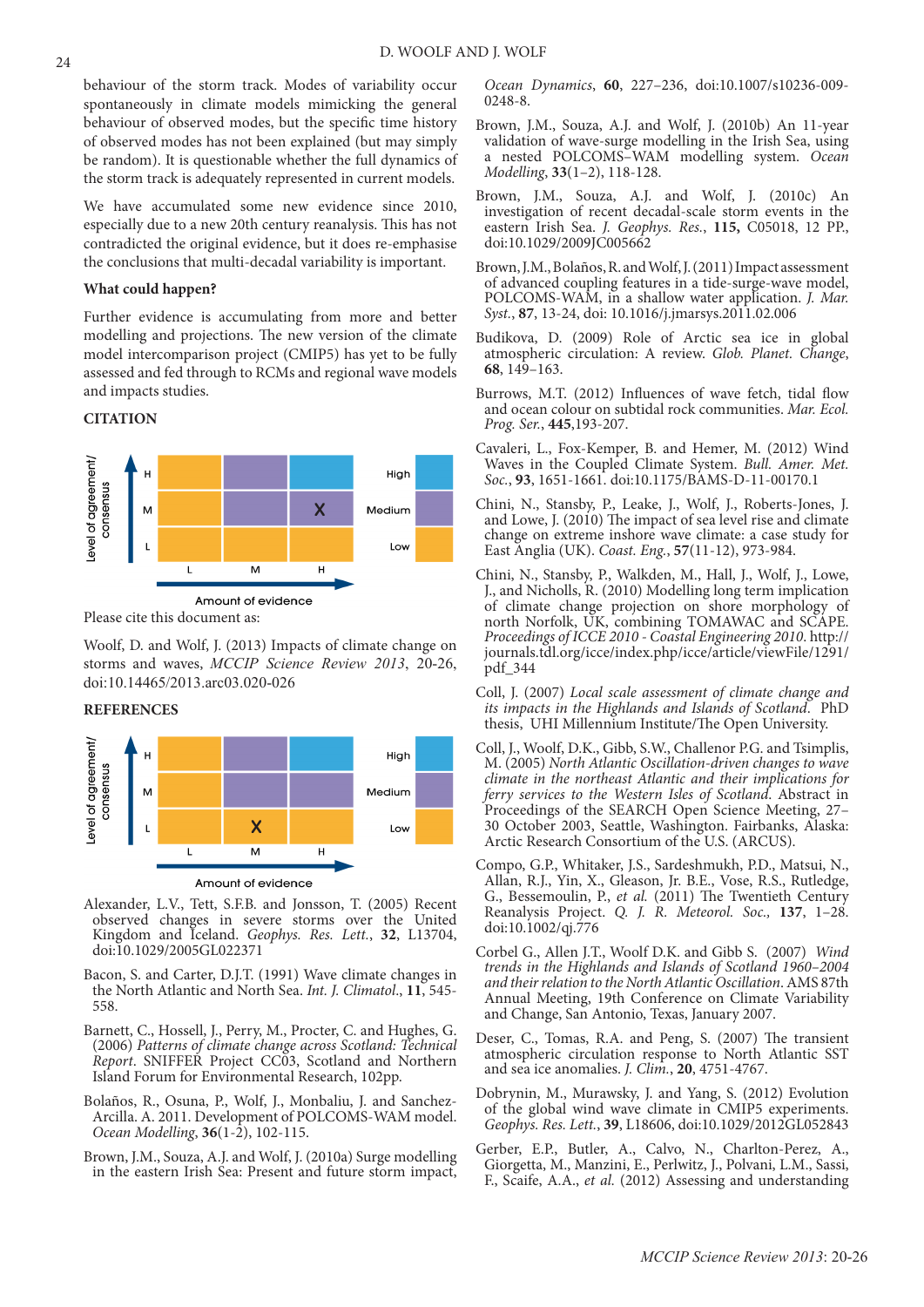the impact of stratospheric dynamics and variability on the Earth System. *Bull. Amer. Meteor. Soc.*, **93**, 845–859. doi:10.1175/BAMS-D-11-00145.1

- Hanson, C.E., Holt, T. and Palutikof, J.P. (2004) *An Integrated Assessment of the Potential for Change in Storm Activity over Europe: Implications for Insurance and Forestry in the UK*. Norwich, Tyndall Centre for Climate Change Research, Final Technical Report IT1.4, 101pp.
- Hemer, M.A., Wang, X. L., Weisse, R. and Swail, V. R. (2012) Advancing wind-waves climate science: The COWCLIP project. *Bull. Amer. Met. Soc.*, **93**, 791-796.
- Hoerling, M.P., Hurrell, J.W. and Xu. T. (2001).Tropical origins for recent North Atlantic climate change. *Science*, **292**, 5514, 90–92.
- Hulme, M., Jenkins, G.J., Lu, X., Turnpenny, J.R., Mitchell, T.D., Jones, R.G., Lowe, J., Murphy, J.M., Hassell, D., Boorman, P., *et al.* (2002) *Climate Change Scenarios for the United Kingdom: The UKCIP02 Scientific Report*. Tyndall Centre, UEA, Norwich, April 2002.
- Jones, P.D., Jónsson, T. and Wheeler, D. (1997) Extension to the North Atlantic Oscillation using early instrumental pressure observations from Gibraltar and South-West Iceland. *Int. J. Climatol.*, **17**, 1433-1450.
- Kunz, T., Fraedrich, K. and Lunkeit, F. (2009) Impact of Synoptic-Scale Wave Breaking on the NAO and Its Connection with the Stratosphere in ERA-40. *J. Climate*, **22**, 5464–5480. doi:10.1175/2009JCLI2750.1
- Kuzmina, S.I., Bengtsson, L., Johannessen, O.M., Drange, H., Bobylev, L.P., and Miles, M.W. (2005) The North Atlantic Oscillation and greenhouse gas forcing. *Geophys. Res. Lett.*, **32**, L04073.
- Leake, J., Wolf, J., Lowe, J., Hall, J. and Nicholls, R. (2008) *Response of marine climate to future climate change: application to coastal regions*. Singapore, World Scientific Publ Co Pte Ltd, 11pp. (31st International Conference on Coastal Engineering, 5). http://nora.nerc.ac.uk/8090/
- Leckebusch, G.C., Koffi, B., Ulbrich, U., Pinto, J.G., Spangehl, T. and Zacharias, S. (2006) Analysis of frequency and intensity of European winter storm events from a multimodel perspective, at synoptic and regional scales. *Clim. Res.*, **31**, 59-74.
- Lowe, J.A., Woodworth, P.L., Knutson, T., McDonald, R.E., McInnes, K.L., Woth, K., Von Storch, H., Wolf, J., Swail, V., Bernier, N., *et al.* (2010) *Past and future changes in extreme sea levels and waves*. In: Church, J.A., Woodworth, P.L., Aarup, T. and Wilson, W.S. (eds.) Understanding sea-level rise and variability. London, Blackwell, 326-361.
- Lozano, I., Devoy, R.J.N., May, W. and Andersen, U. (2004) Storminess and vulnerability along the Atlantic coastlines of Europe: analysis of storm records and of a greenhouse gases induced climate scenario. *Mar. Geol.*, **210**, 205-225.
- Meehl, G.A., Stocker, T.F., Collins, W.D., Friedlingstein, P., Gaye, A.T., Gregory, J.M., Kitoh, A., Knutti, R., Murphy, J.M., Noda, A., *et al.* (2007) *Global Climate Projections*. In: Solomon, S., Qin, D., Manning, M., Chen, Z., Marquis, M., Averyt, K.B., Tignor, M. and Miller, H.L. (eds.) Climate Change 2007: The Physical Science Basis. Contribution of Working Group I to the Fourth Assessment Report of the Intergovernmental Panel on Climate Change. Cambridge University Press, Cambridge, United Kingdom and New York, NY, USA.
- Murphy, J., Sexton, D., Jenkins, G., Boorman, P., Booth, B., Brown, K., Clark, R., Collins, M., Harris, G. and Kendon, E. (2009) *UK Climate Projections science report: Climate Change Projections*. Met Office Hadley Centre, Exeter, UK.
- Nakićenović, N. and Swart, R. (2000) *Special report on*  emissions scenarios (SRES). Cambridge University Press, New York, 599pp.
- Osborn, T.J. (2004) Simulating the winter North Atlantic Oscillation: the roles of internal variability and greenhouse gas forcing. *Clim. Dyn*., **22**, 605-623. doi:10.1007/s00382- 004-0405-1
- Randall, D., Wood, R.A., Bony, S., Colman, R., Fichefet, T., Fyfe, J., Kattsov, V., Pitman, A., Shukla, J., Srinivasan, J., *et al. (*2007) Climate models and their evaluation. In: Solomon, S., Qin, D., Manning, M., Chen, Z., Marquis, M., Averyt, K.B., Tignor, M. and Miller, H.L. (eds.) Climate Change 2007: The Physical Science Basis. Contribution of Working Group I to the Fourth Assessment Report of the Intergovernmental Panel on Climate Change. Cambridge University Press, Cambridge, United Kingdom and New York, NY, USA. 589-662.
- Scaife, A.A., Knight, J.R., Vallis, G.K. and Folland, C.K. (2005) A stratospheric influence on the winter NAO and North Atlantic surface climate. *Geophys. Res. Lett*., **32**, L18715.
- Seierstad, I. A. and Bader, J. (2009) Impact of a projected future Arctic Sea Ice reduction on extratropical storminess and the NAO. *Clim. Dyn.*, **33**, 937–943. doi:10.1007/s00382- 008-0463-x
- Solomon, S., Qin, D., Manning, M., Alley, R.B., Berntsen, T., Bindoff, N.L., Chen, Z., Chidthaisong, A., Gregory, J.M., Hegerl, G.C., *et al.* (2007) *Technical Summary.* In: Solomon, S., Qin, D., Manning, M., Chen, Z., Marquis, M., Averyt, K.B., Tignor, M. and Miller, H.L. (eds.) Climate Change 2007: The Physical Science Basis. Contribution of Working Group I to the Fourth Assessment Report of the Intergovernmental Panel on Climate Change. Cambridge University Press, Cambridge, United Kingdom and New York, NY, USA.
- Terray, L., Demory, M.-E., Déqué, M., de Coetlogon, G. and Maisonnave, E. (2004) Simulation of late-21st-century changes in wintertime atmospheric circulation over Europe due to anthropogenic causes. *J. Clim.*, **17**, 4630-4635.
- Tsimplis, M.N., Woolf, D.K. Osborn, T., Wakelin, S., Woodworth, P., Wolf, J., Flather, R., Blackman, D., Shaw, A.G.P., Pert, F., *et al.* (2005) Towards a vulnerability assessment of the UK and northern European coasts: the role of regional climate variability. *Philos. Transact. A Math. Phys. Eng. Sci.*, **363**, 1329-1358. doi:10.1098/rsta.2005.1571
- van Vuuren, D.P., Edmonds, J., Kainuma, M., Riahi, K., Thomson, A., Hibbard, K., Hurtt, G.C., Kram, T., Krey, V., Lamarque J.-F. *et al*. (2011) The representative concentration pathways: an overview. *Climatic Change*, **109**, 5-31. doi:10.1007/s10584-011-0148-z
- Wang, X.L., Y. Feng, and V.R. Swail (2012) North Atlantic wave height trends as reconstructed from the 20th century reanalysis. *Geophys. Res. Lett.*, **39**, L18705. doi: 10.1029/2012GL053381
- Wang, X.L., Zwiers, F.W. and Swail, V.R. (2004) North Atlantic Ocean Wave Climate Change Scenarios for the 21st Century. *J. Clim.*, **17**, 2368-2383.
- Weisse, R., von Storch, H. and Feser, F. (2005) Northeast Atlantic and North Sea storminess as simulated by a regional climate model during 1958-2001 and comparison with observations. *J. Clim*., **18**, 465-479.
- Wolf, J. and Woolf, D.K. (2006) Waves and climate change in the north-east Atlantic. *Geophys. Res. Lett.*, **33**, L06604. doi:10.1029/2005GL025113
- Wolf, J., Brown, J.M. and Howarth, M.J. (2011) The wave climate of Liverpool Bay - observations and modelling.